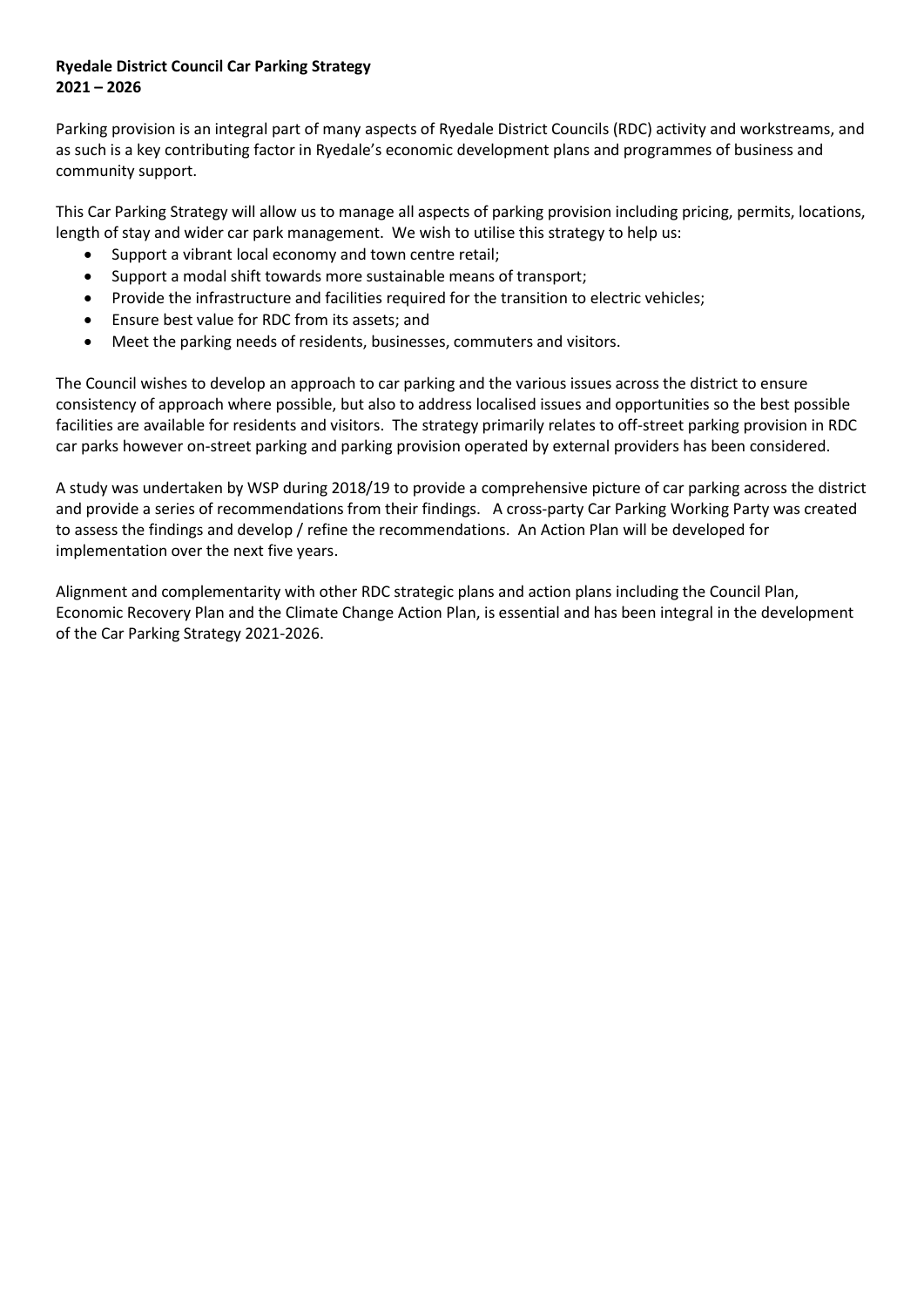## **Section 1 - Guiding Principles**

Whilst there are issues which require a consistency of approach across the whole district, there is acknowledgement of the unique challenges and opportunities within each of the market towns and the different needs each has.

As a predominantly rural area where approximately 57% of the population live outside of the five market towns, it must be recognised that the provision of effective alternative means of transport is limited and the use of cars will remain the sole mode of transport to many. This is also applicable to visitors to the area – many of the villages, attractions and landscapes can only be accessed via private vehicle.

An action plan will be developed which identifies specific tasks that are required both across the district and in particular locations. It is envisaged that this will form the basis of a work programme will be implemented between 2021 and 2026.

In developing this strategy a number of key principles were used to develop the key themes and actions to be undertaken; these are outlined below:

- Consistency of approach wherever possible;
- Ease of use and clarity of information; and
- The provision of good quality, appropriate facilities that meet the needs and demands of users and local businesses.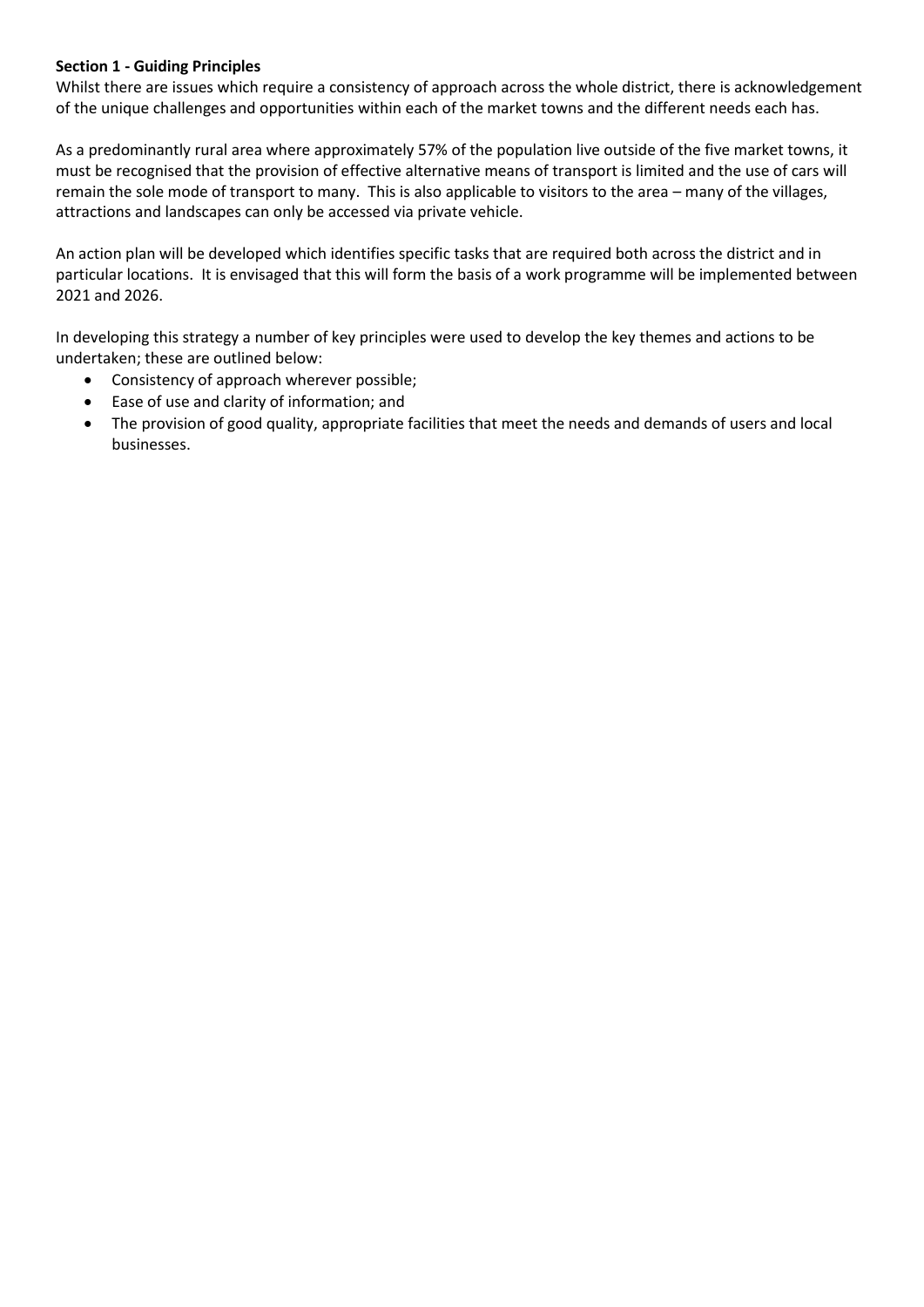## **Section 2 - Our Market Towns**

As the strategy focuses on off-street parking provision in our market towns, the following provides a snapshot of the current situation and issues within each location to provide some context and background information for the specific actions to be set out in the Action Plan.

## **Malton**

As Ryedale's principal market town, there is a need to balance priorities for residents, visitors, businesses and their workers. Visits to Malton are primarily for shopping and this purpose does not seem to vary between car parks. With the large range of parking options including on-street, RDC off-street parking, and private or independent operators, the need for a parking strategy within the town which aligns all these interests is felt to be of great benefit.

Clear directional signage to car parks to relive pressure on some sites and better utilise other assets, along with improved use of technology to provide real time information and alternative payment options are examples of the specific actions this location would benefit from.

## **Car Parks:**

- Wentworth Street Car Park Long Stay 381 spaces
- Water Lane Car Park Short Stay and Long Stay 109 spaces

## **Norton upon Derwent**

St Nicholas Street car park is RDC's only car park in Norton and the only free of charge car park in RDC's portfolio. This facility is well used by residents and leisure centre users and it provides a valued off-street parking location in an area where on-street parking and traffic flows can cause congestion.

## **Car Parks:**

St Nicholas Street Car Park – Free – 100 spaces

## **Helmsley**

Helmsley is a popular market town particular with visitors to the area. Discussions with representative from the local community did not highlight particular concerns regarding capacity within the town, however there was a collective desire to improve the Market Place car park for those wishing to park and for local businesses.

Data suggests that for the Market Place car park, there is a high turnover of vehicles due to prominent location and short stay nature, and that the car park regularly reaches and exceeds 85% capacity indicting it is a very well used car park. The Cleveland Way car park offering longer stays including overnight, often acts as an overflow car park for the town as most visits are estimated to be between 1 and 3 hours.

## **Car Parks:**

- Market Place Car Park Short Stay 83 spaces
- Cleveland Way Car Park Long Stay 156 spaces

## **Kirkbymoorside**

Evidence has shown that most visitors to Kirkbymoorside want to park on the street and close to the businesses and shops, with stays predominantly up to 30 minutes in length. On-street parking is a mixture of restricted short stay spaces which seem to work well and meet this need, alongside unrestricted sections where there is an element of conflict between availability of parking in on-street locations between residents and workers / those seeking a longer stay. As a result, Town Farm Car Park is often underutilised.

## **Car Park:**

• Town Farm Car Park – Long Stay – 52 Spaces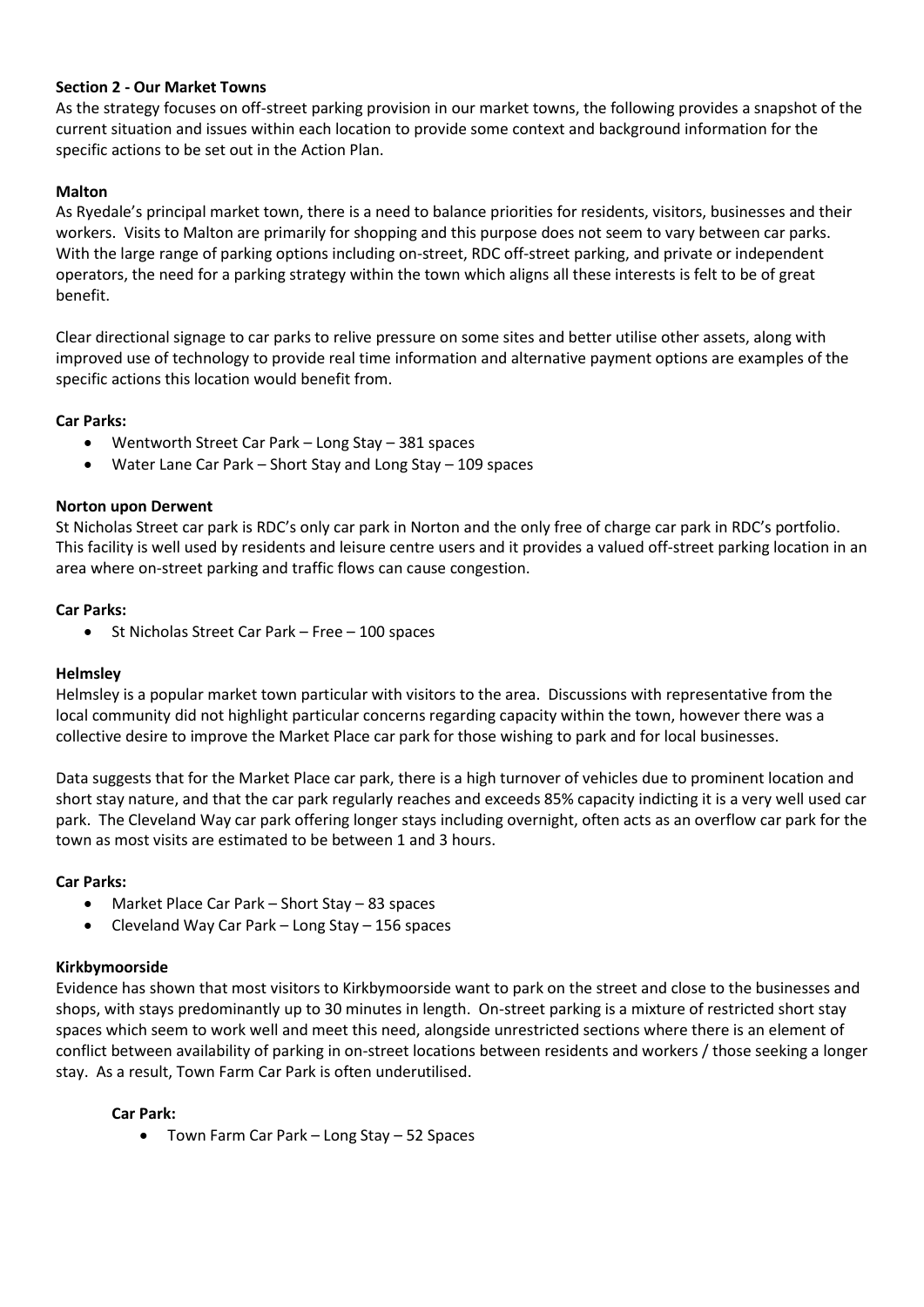## **Pickering**

In general Pickering car parks are felt to meet user needs in terms of capacity and the range of parking options available with demand exceeding availability on only a few days per year, most notably during the Wartime Weekend. In addition to the RDC car parks there are a number of locations managed by independent operators or are parcels of RDC land which are unrestricted as they do not have a Traffic Regulation Order.

The most notable areas of concern and congestion in Pickering are the locations with on-street parking in residential areas. These locations are often oversubscribed and congested, and are often felt not to adequately meet resident, visitor or business needs.

#### **Car Parks:**

- Ropery Car Park Short Stay 84 spaces
- Eastgate Car Park Long Stay 124 spaces
- Vivis Lane Car Park Long Stay 58 spaces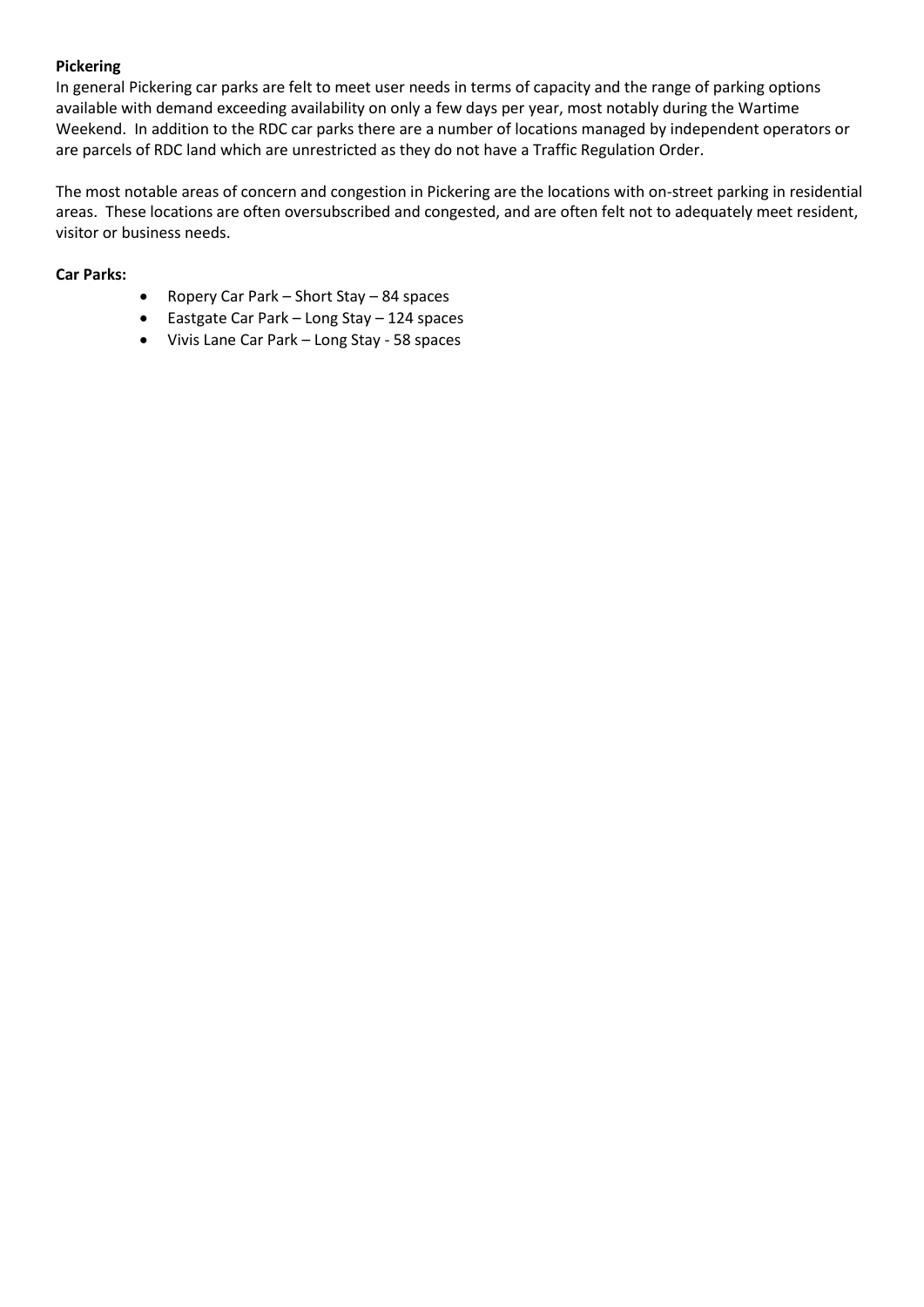#### **Section 3 – Key Themes**

The following section outlines in detail the agreed RDC approach to be implemented across the district in respect of a range of policy areas.

## **Theme 1 - Tariffs / Pricing Structure - Tariffs to be set based on location of car park and proximity to each town and its attractions**

An increase in the length of stay available in short stay car parks is encouraged but pricing beyond two hours should have a higher value, thus encouraging long stay parking in the car parks further from town centres.

The tariff system should be adapted to create seasonal variation and allow for tariffs to be altered and used as a management tool during busy events, but that this arrangement should not be overly complicated.

Due to the flexibility in tariffs desired, main signage in the car parks should continue to provide general information, with pricing information provided on the physical machine.

#### **Theme 2 – Payment Methods – Increase cashless options**

Cash and payment by card for period of two hours or more are currently the two accepted methods of payment in RDC car parks.

Increasingly society is moving towards the greater use of technology and cashless payment options in order to complete financial transactions. To keep pace with the change and offer car park users the range of payment options expected, online, pay-by-phone and pay-on-exit options should be implemented in appropriate locations.

#### **Theme 3 – Accessibility - Access to all car parks all year round**

Being able to access all car parks 24 hours a day, 7 days a week is vital if the evening economy is to be developed and supported in our market towns.

The challenges associated with achieving this in some locations is acknowledged, but innovative and appropriate solutions should be sought in order to maximise the potential of the car parks, support the local economy and ensure car parks are safe and secure.

Clear directional signage, availability of spaces and type of car parking available needs to be clearly communicated to users on all approach routes into the towns so car park users identify and use the car park most suited to their needs.

#### **Theme 4 – Charging Hours - Consistency of operating**

Tariffs currently apply from 9.00am until 6.30pm daily in all charged for car parks except Malton where parking is free on a Sunday. Moving forwards, it is strongly felt that an approach to charging hours which are consistent across all RDC car parks and which is broadly in line with our neighbouring local authorities should be adopted.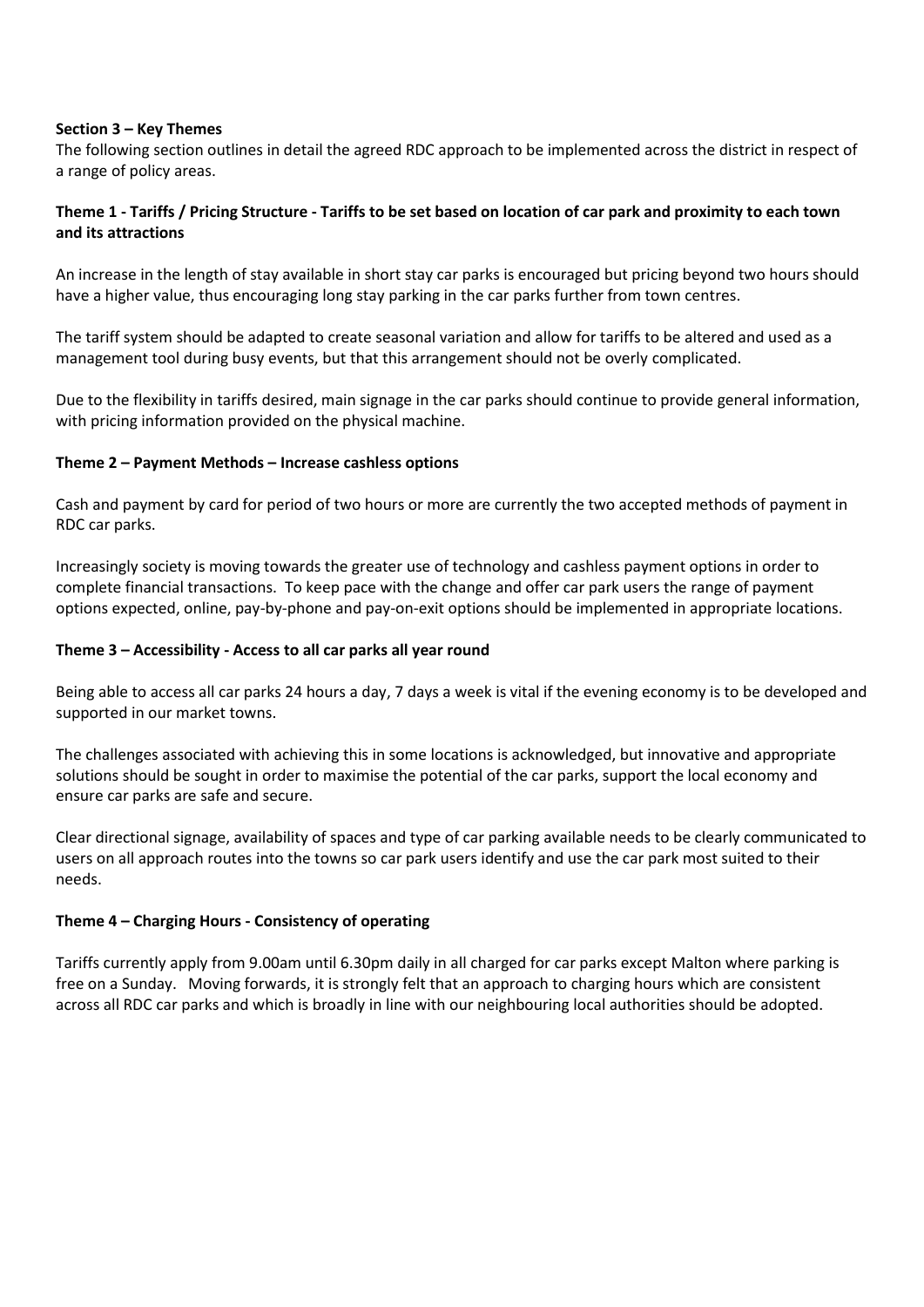## **Theme 5 – Parking Permit Schemes - A simplified but effective permit system to benefit residents, businesses and visitors**

Permits are currently available for both short and long stay car parks, as well as 7 day visitor permits. Overall, permits are well received and considered to be a valuable and important offer for residents and businesses; in addition they generate significant income for RDC annually.

Permits should be retained, however a review is recommended as the existing arrangement is complicated to administer and requires third parties to sell permits on behalf of RDC. Any review should ensure that pricing, online sales, corporate permit arrangements, virtual permits and linking permits to specific car parks are all considered.

Marketing and advertising of permits is considered to be crucial. Permits should be widely advertised and available to purchase in a simple, easy to access way.

## **Theme 6 - Free Car Parking - Supporting residents and businesses with free car parking across Ryedale**

It is strongly felt that there should be an element of free car parking available in all market towns all year round. This will bring Helmsley, Pickering and Kirkbymoorside in line with Malton and Norton where free car parking is already available on the Market Place and in St Nicholas Street car park, thus encouraging visits, increasing footfall and supporting the local economy.

Any extended period of free car parking, for example in the month of December to support retailers and hospitality businesses during the run up to Christmas, would be in addition to the year round offer but should be limited in frequency and subject to the agreement of the appropriate Council Committee before becoming operational. Whilst extended periods of free car parking are agreed to be valuable to local businesses and residents, there are significant financial and administrative issues as a result of such action, and this needs to be fully planned and accounted for in advance.

# **Theme 7 - EV Charging Points - Investing in low carbon initiatives to support our transition to greener travel**

EV charging points are currently available in Water Lane Car Park, Malton and St Nicholas Street, Norton. Charging for up to 1 hour is permitted with 1 hours free parking in these bays. Vehicles should vacate the bay after an hour has elapsed.

Additional charging points across the district car parks are to be encouraged, to grow the network and support a transition to cleaner, greener travel.

## **Theme 8 – Alternative Transport Solutions - Encouraging a reduction in carbon emissions in Ryedale**

A shift towards alternative modes of transport is encouraged, however it is strongly acknowledged that given the rural nature of the district and the distances and terrain required to be covered in order to travel, this might not always be possible.

The availability of cycle storage in car parks should be increased and given the significant growth in the e-bike market and this should be taken into consideration when offering cycle storage solutions.

Walking routes and linkages with the bus and rail public transport offer would be of benefit to residents and visitors.

## **Theme 9 – Enforcement - Fair and consistent enforcement of regulations**

Enforcement duties are currently undertaken by Scarborough Borough Council through a Service Level Agreement due to expire in May 2021 and ensures that parking occurs in a manner which is safe and legal in both on-street and off-street locations.

Good practice indicates that as with all external contracts, this should be regularly reviewed the ensure services are appropriate to meet needs and demands and so it contributes to the delivery of the Councils strategic objectives.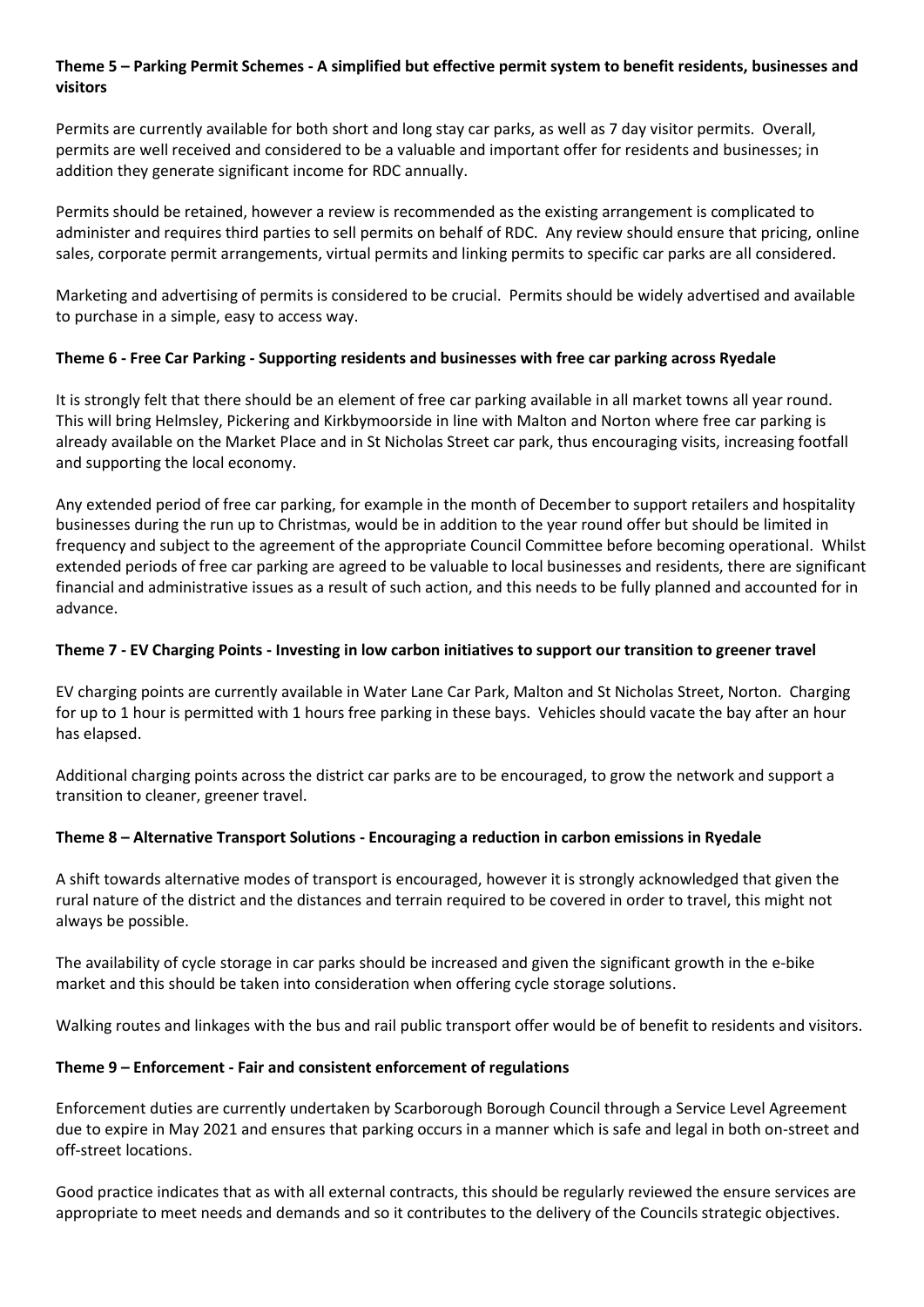## **Theme 10 - Environment and Maintenance - A clean and attractive environment**

As the point at which most visitors have their first interaction with a town, our car parks should be pleasant, clean and welcoming environment. Adequate signage and information on how to access facilities and attractions should be available within well maintained environs.

Several car parks are also home to mini recycling centres. Ryedale District Council is committed to promoting and making available extensive facilities so recycling is accessible by both residents and visitors. These sites should well maintained, be in appropriate locations and provide adequate facilities.

## **Theme 11 – Car Park Layout - Providing high quality parking locations**

The layout of each car park should be such that it maximises the space available.

Any additional facilities situated within the space both temporary and permanent should be considered holistically ensuring they are situated in the most appropriate area and not result in detrimental impact to the appearance and functionality of the car park.

## **Theme 12 - Use of Car Parks for and by Events – Voluntary / Community, Public and Private - Utilising our car parks and land used for parking for other uses**

RDC car parks have the ability to be used beyond that of simply parking. Fun fairs, interest group events, outdoor markets, school drop off / collection, longer term leases and agreements with neighbouring businesses and to support vaccination programmes are just a few examples of the uses our car parks can provide to support the economy and wellbeing of our communities.

External groups requesting whole or partial use of an RDC car park must complete an Event Application Form before any event organised by an external organisation, business, group etc is held on RDC land. This is to be assessed by all relevant directorates within the Council to understand economic impact, health and safety and community impact.

To provide consent a robust charging policy with clearly defined decision making needs to be determined and made publically available in order to provide clarity for users.

Where RDC is directly involved with the delivery of an activity and it is of public good, delegated authority sits with Officers in consultation with chair of Policy and Resources committee to determine this use. Notification will be given to, and views sought from, local ward Members.